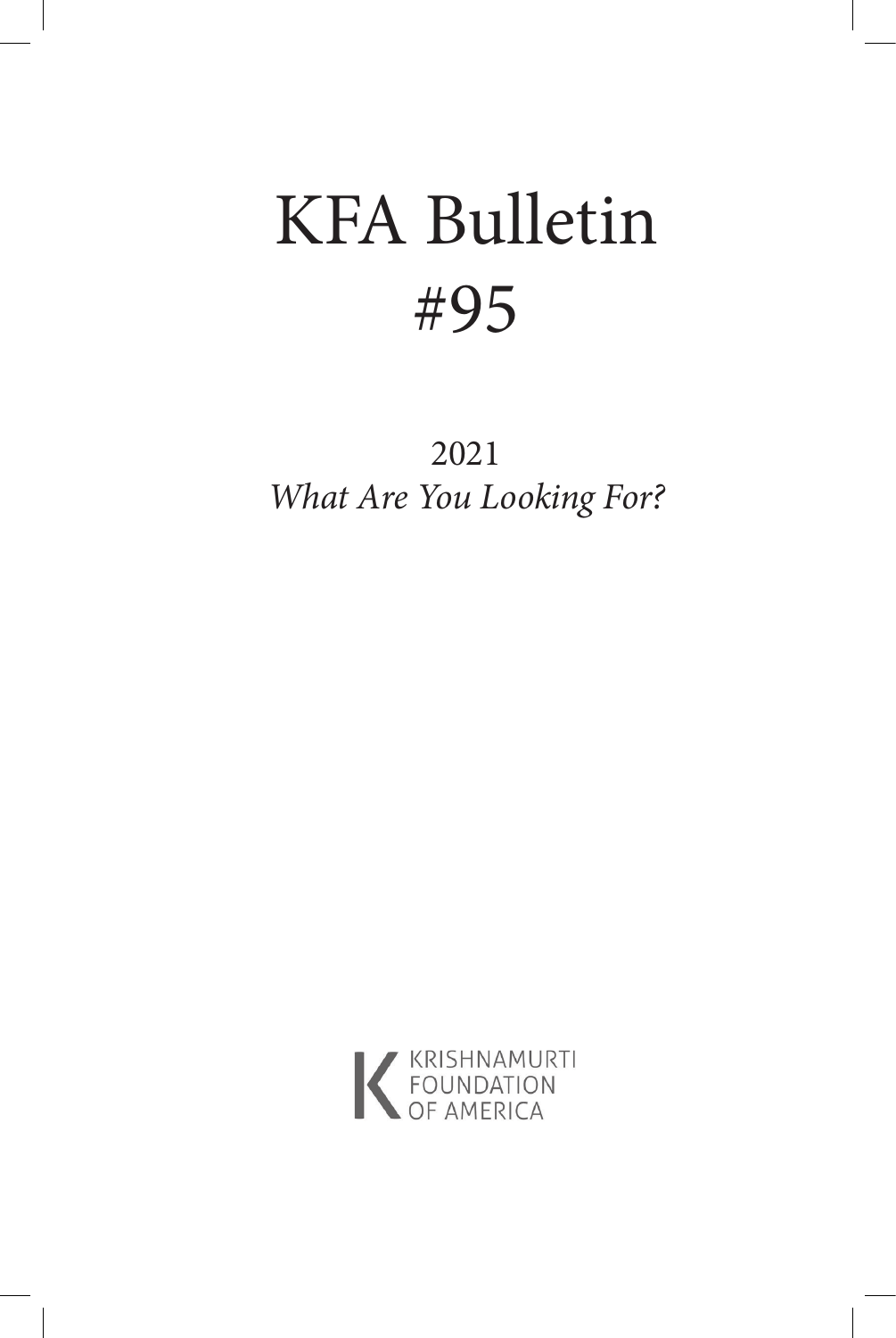*This annual Bulletin is offered to a small group of supporters and typically includes previously unpublished material by Krishnamurti. In our archives we have a great deal of unpublished content, including audio recordings, which require some work to transcribe and verify. There are some compelling materials in the vault that will one day be put into book form.*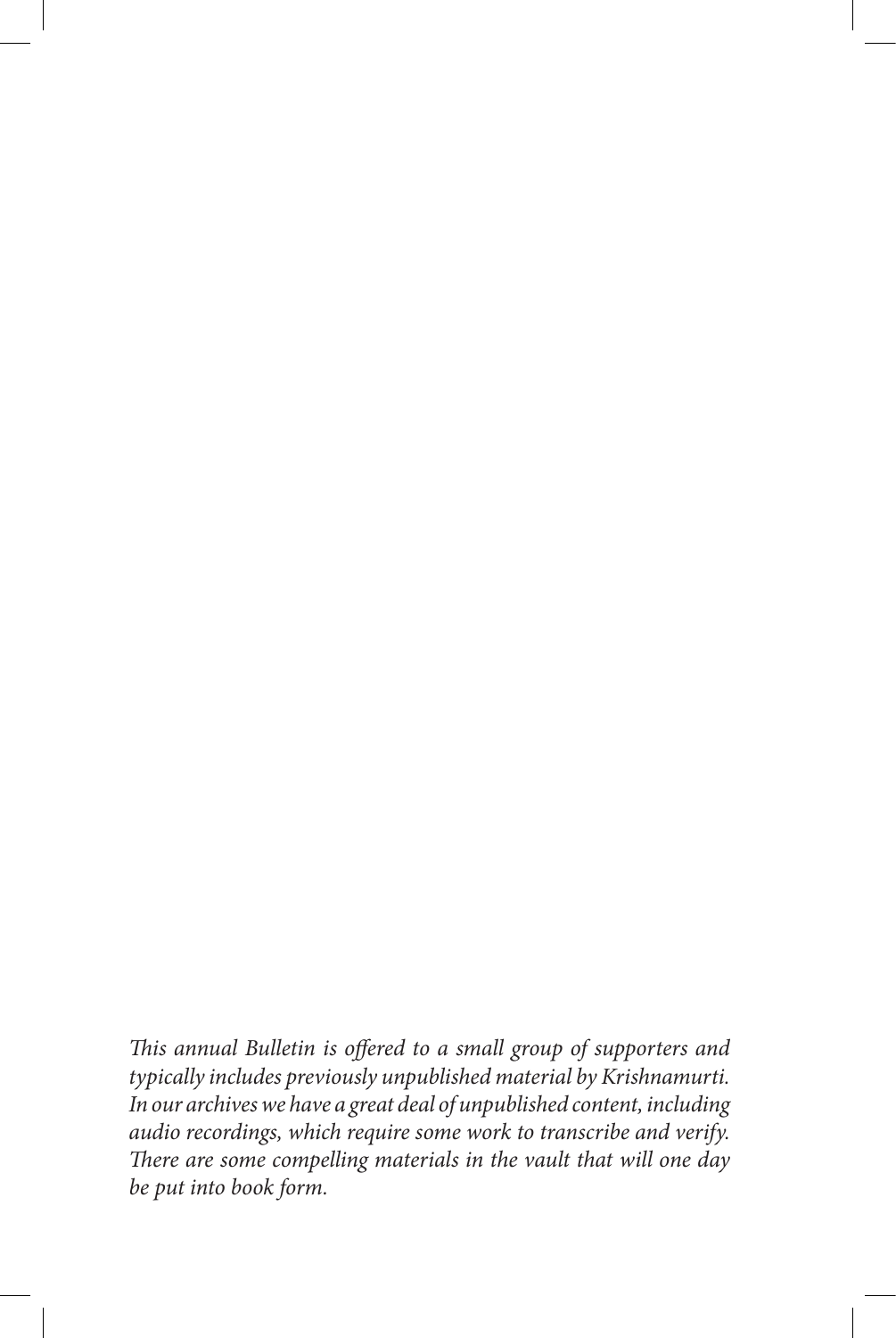Dear Friends,

Our Bulletins typically contain previously unpublished K material. This year we are offering you a preview of an upcoming new book.

For all of us concerned with the challenges humanity currently faces, such as climate change, war, and social unrest, K offers an insight that can radically redirect the way we look at all of this. He points out that there is a problem with merely focusing on trying to change the structure of society at large, and he suggests that true change is brought about by a revolution in the individual, in you and I. He goes on to say that a change in the individual will bring about a different society, and not the other way around.

K proposes that we are misusing nature because we have lost our sensitivity to nature. He asks the question: Why are we insensitive? Why is it that nature plays such a little part in our lives?

K suggests that we are insensitive because we are self-enclosed, isolated, and dominated by preoccupations about ourselves. He even goes so far as to say that relationships between people are mostly a process of isolation. He states that a relationship is "merely looking over the walls of isolation."

He closes the chapter by saying that "you and I" will create a new culture, a new civilization. You and I are the "salt of the earth," and it depends on you and me...... That is why we must have a revolution, in you and me, in our thinking.

Making this message available worldwide is the mission of the KFA. We hope you enjoy Bulletin #95.

Sincerely,

Jaap Sluijter *Executive Director*  Krishnamurti Foundation of America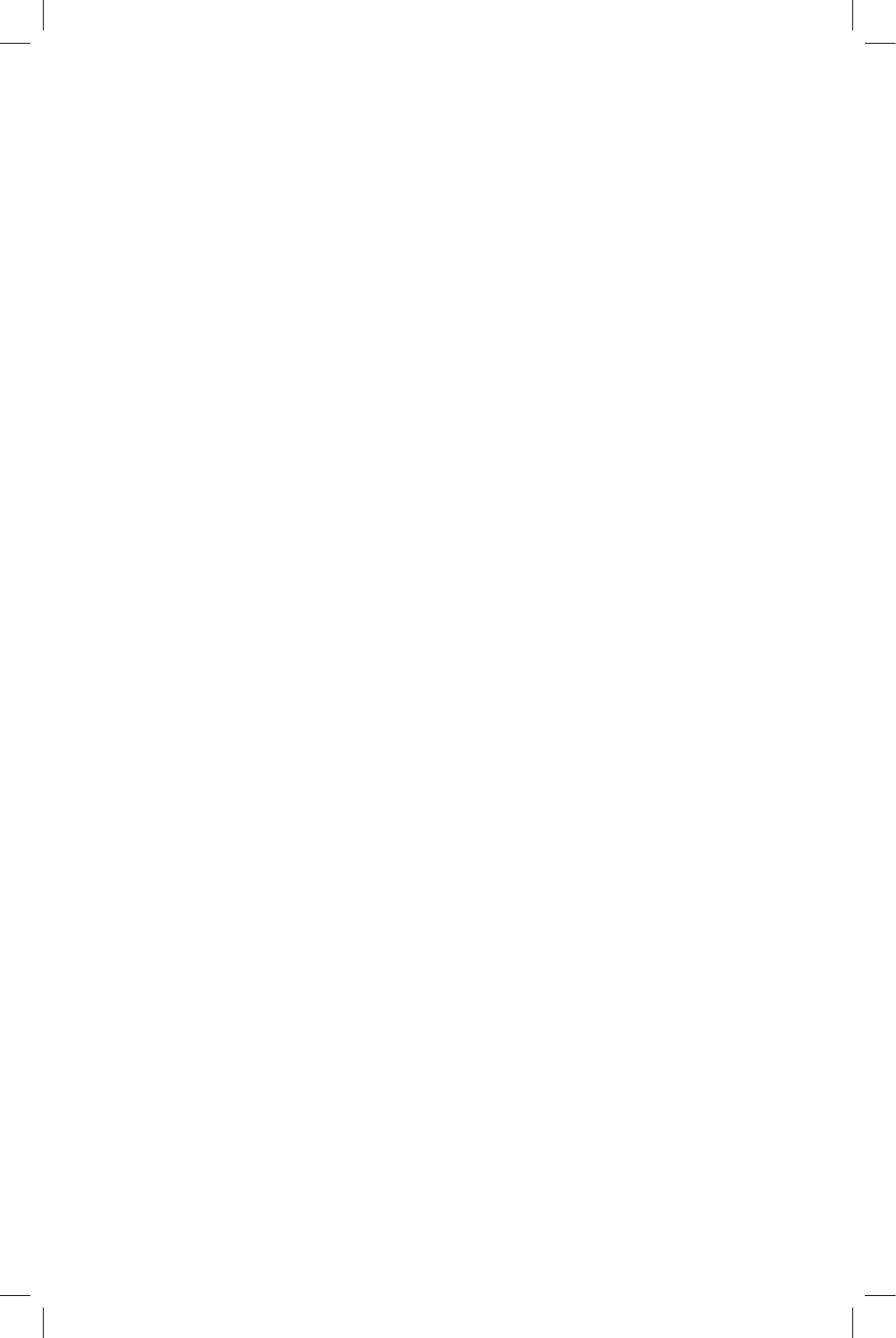# **Our Relationship to Nature and the Environment**

If we are insensitive to nature, we must be insensitive to so many things in life. Do you notice nature, the beauty of the sky, the light of the evening stars on the sea, the palm trees, the roar of the restless sea, the song of birds in the morning, the song of a flute? Are you aware of things about us—the beauty of a smile, the fear? If we are not, is it because we are so occupied with our own travails, sorrows and problems that we have no time to see the flight of a bird? Because we do not notice nature, which is the trees, the stars, the earth, the tender leaf, we are not aware of its beauty and intensity, and so we misuse it. When we are not aware of things, we are rough with them.

It is a very odd fact that few religious paintings have nature as their theme. I don't know if you have noticed this. It is only the Chinese, I believe, that have a sense of nature in their religious pictures; here, we disregard nature. Walking down a street or in a garden, you casually break a flower. Haven't you noticed yourself doing that without thought, just pulling or treading on a flower without looking?

To us, nature means very little, and I think it is significant why it has become of so little importance in our lives. A tree, solitary against the sky, means very little to most of us. We might paint it, describe it or talk about it, but inwardly it means very little. If we don't know how to treat nature, we will not know how to treat human beings. This is essential to understand—as important to understand as the economic problems.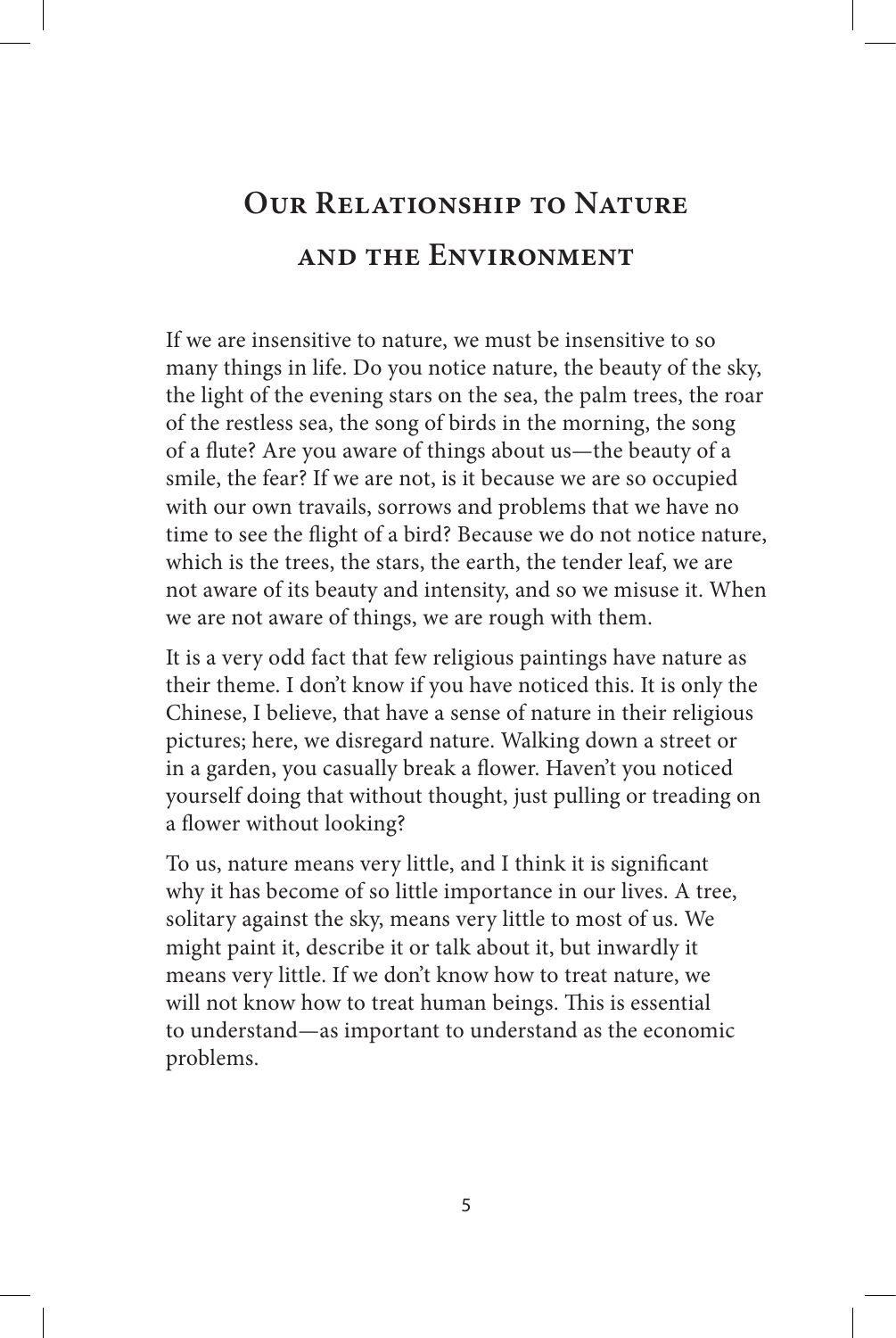So why is it that nature plays such a little part in our lives? A cloud and the sunset, natural phenomena and beauty—why do these things have such little importance? Surely it is an indication of something. Should we not investigate it? Why does nature mean so little to the farmer who has to cultivate, sweat, give blood to produce? To them, it means very little, and the city dweller is indifferent to nature. Why is it that nature and its extraordinary vitality and beauty play so little a part in our lives? In understanding it, we will discover something related to our problems of food, clothing and shelter.

To appreciate something, there must be sensitivity, a quickening perception of things, but apparently we are not sensitive to nature. Do you ever see the sea, though you live near it? Apparently, we have not noticed it; I see the sea, but my mind is preoccupied with the stock market or I am too busily occupied with talk. Why is it we are insensitive? If we are insensitive with regard to nature, we must be insensitive with regard to so many things in life. We are extraordinarily insensitive in our relationship with human beings. Where there is gratification in relationship, the search for security, there cannot be sensitivity. And it is only a sensitive person who is considerate. An insensitive person can never know love.

Similarly, a mind is made insensitive by belief, ideals and the pursuit of the fictitious. And how can a mind that is dull, weary, worn out, exhausted, understand anything? So, if we are dull to nature, to the ripening corn, to the movement of a tree, to the way a person walks, if you are insensitive to all these things, how can we solve the problem of life?

Since we have lost sensitivity to nature, we are misusing nature. Someone who really loves the earth would have no war. War is exhausting; it depletes the richness of the earth. We are using soil as a means of profit. We do not love it or feel the earth,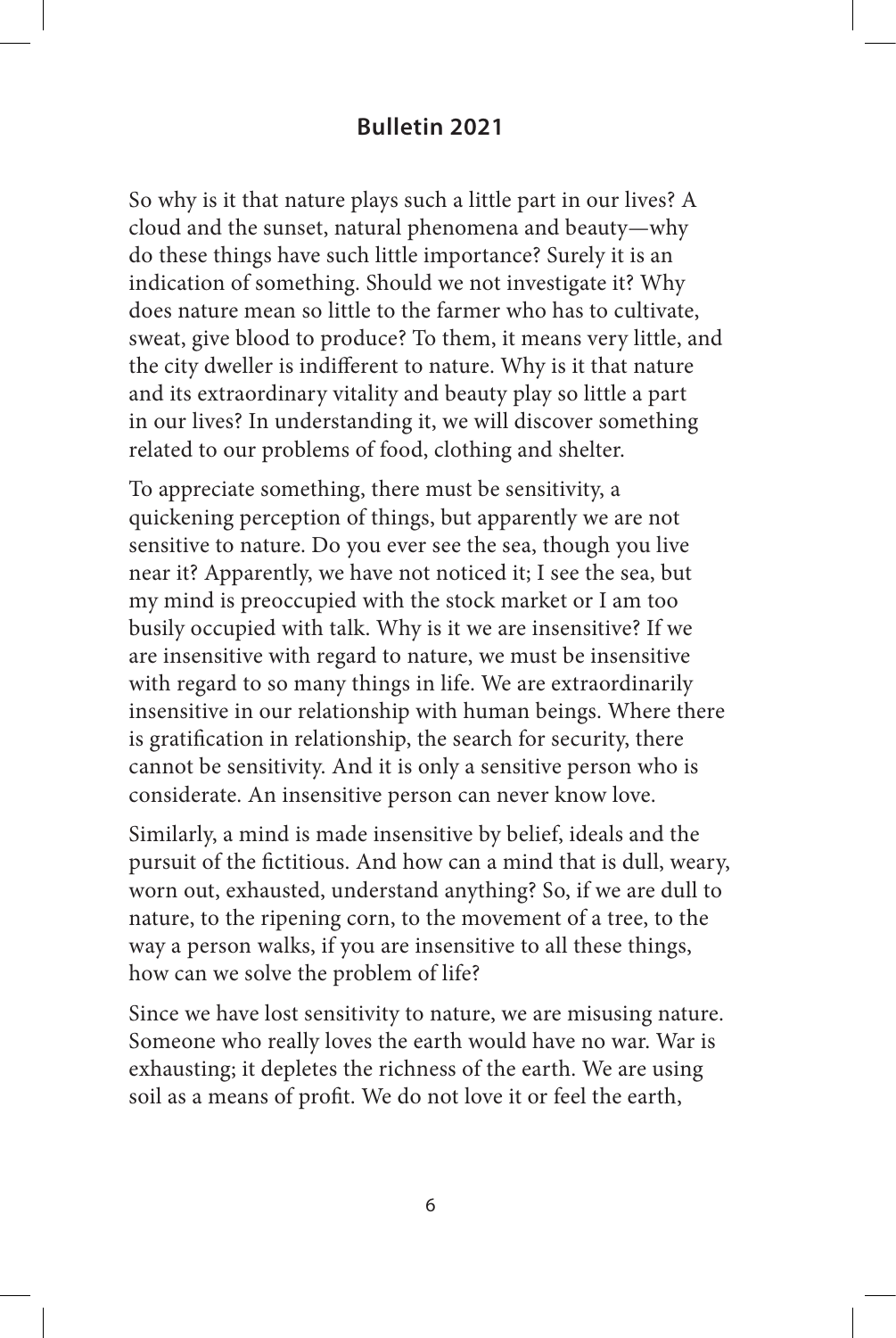therefore directly there is insensitivity to nature. If you don't care for things, you will destroy them. The lack of love and sensitivity to the things of the earth must inevitably produce depletion and exhaustion, which is what is happening in the world, and inevitably there will be another war.

So that is one of our problems, our utter hardness with regard to nature. We have lost all sense of frugality—we want to renew our cars every year because it is the latest model. Modern production is based on this idea: make it as quickly and as weak as possible, destroy it and make new things. We keep on producing, therefore exhausting the things of the earth, and that is the way to make money. In America, they have invented a bulb that will last indefinitely, but they will not put it on the market because that won't make you buy more bulbs. The same thing with regard to cars. Engines that can be made to endure for a long time have been invented, but they will not put them on the market because they want quick turnover. That means more use of the earth and its minerals. When there is no love of the earth, you are destroying it and therefore destroying oneself.

What is human nature? Is it the product of environment, or is there such thing as human nature apart from environment? Some schools of thought maintain that there cannot be any distinction between human nature and environment; by altering the environment, human nature can be moulded to anything one wishes. After all, greed is merely the result of a false environment. There may be a few who are unhealthily neurotic, even though they have the right environment, who produce greed, but I am not answering to that particular twisted mind. If society were organized truly, and if every individual tried to understand the environment, the surrounding conditions in which they live, intelligence will do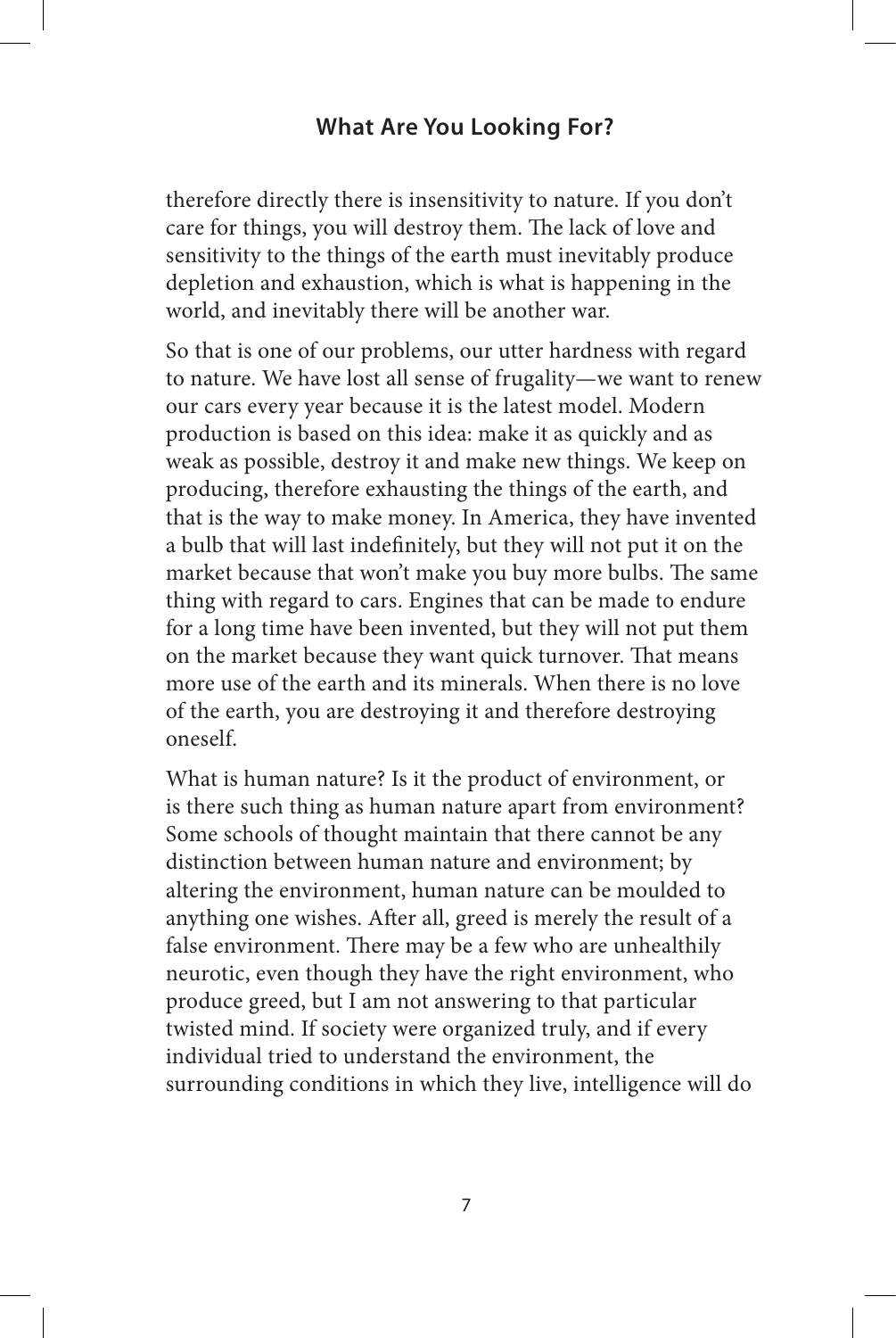away with greed. Then greed is not a vice to be fought against; it is not a sin.

There cannot be a perfect environment and therefore perfect human nature, but where there is intelligence it can master environment, and therefore we can be free of reactions to that environment. The environment or society urges you to be self-protective because our whole economic and spiritual system is based upon that. But if you begin to understand the environment which produces greed, then in seeing the significance of environment, you break down greed altogether and you do not replace it with its opposite. As you are the product of the environment, when you change you affect the world.

Relationship between people, as we know it now, is a process of isolation. Though we say we are related to each other, we are merely looking over the walls of isolation—and that we call relationship. There can be relationship, true relationship only when these walls of isolation are broken. Because human beings in their relationship to nature are so rough, crude, brutal, they are destroying not only the things of the earth but themselves. In our greed, in our self-expansive process, in our drive for power, position and authority, we are devastating the earth.

We seem to think individual revolution is of little significance. We are concerned with the alteration or modification of the social structure, of the masses. We talk about how to affect the masses, how to bring about this experience or that knowledge, a reform in the social structure. We are more concerned with society than with the revolution of the individual. This is the same cry throughout the world, that somehow the masses must be transformed—somehow this inchoate thing must be informed, instructed, transformed or changed.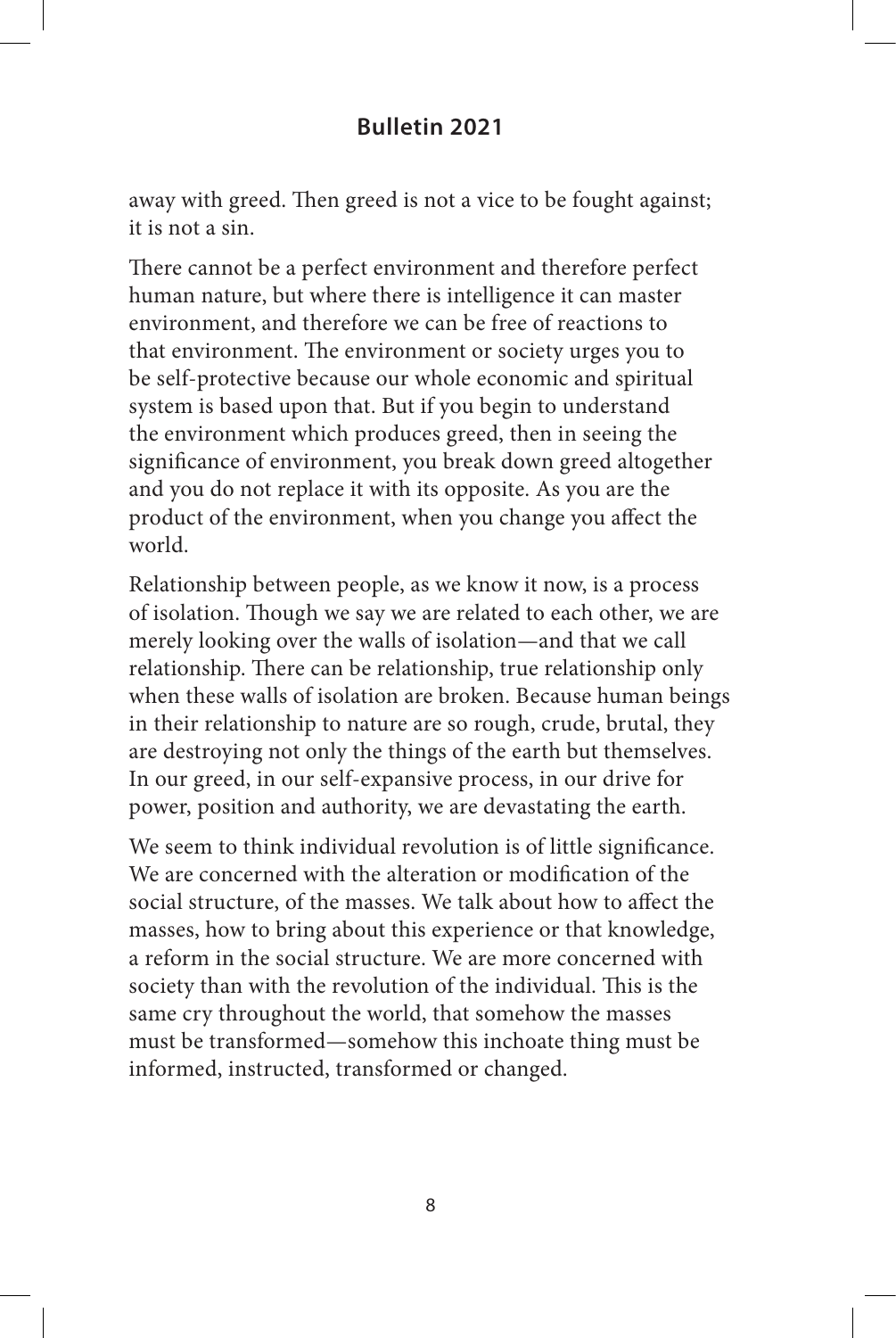So it is important to discuss these two points and see the truth of them, whether the mass, as we call it, actually exists or is only theoretical, and how the individual revolution, the transformation of the individual, the "you" and the "me", does fundamentally affect the social structure, the civilization, the culture about us. This is a fundamental question which most of us are unwilling to look at because we are so concerned with the education of the masses.

Now, is the individual different from the world? Isn't the individual, you and I, the total process of the world movement, world life? You and I are the result of the past—past thoughts, past actions. Not of any thought in particular, but the thought of human-kind. You are the result of the country, the culture, the civilization, the environmental and social influences, the religions, the climate. So is the individual "you" a separate, antagonistic process, an exclusive process away from the world, away from human culture, society?

When we talk about individual craving, individual will, individual attainment, what do we mean by the individual? Are you an individual because you have a little property, a name, a family, live in a separate house, and have peculiar idiosyncrasies and a different facial expression? Though we are dissimilar, is there not an extraordinarily great similarity between us all? After all, doesn't each one of us think more or less alike? Where is the individual, and where is the mass? Where is the demarcation between the two? I am not saying that there is not the individual, but I want to know from you, who insist on dividing the individual and the mass, where the line is between the two. We are all the result of the past; our thought is founded on the past, along with all the religious, organizational beliefs, and the orthodox traditions. Of all that, you are the result. Without that, you would not be an individual.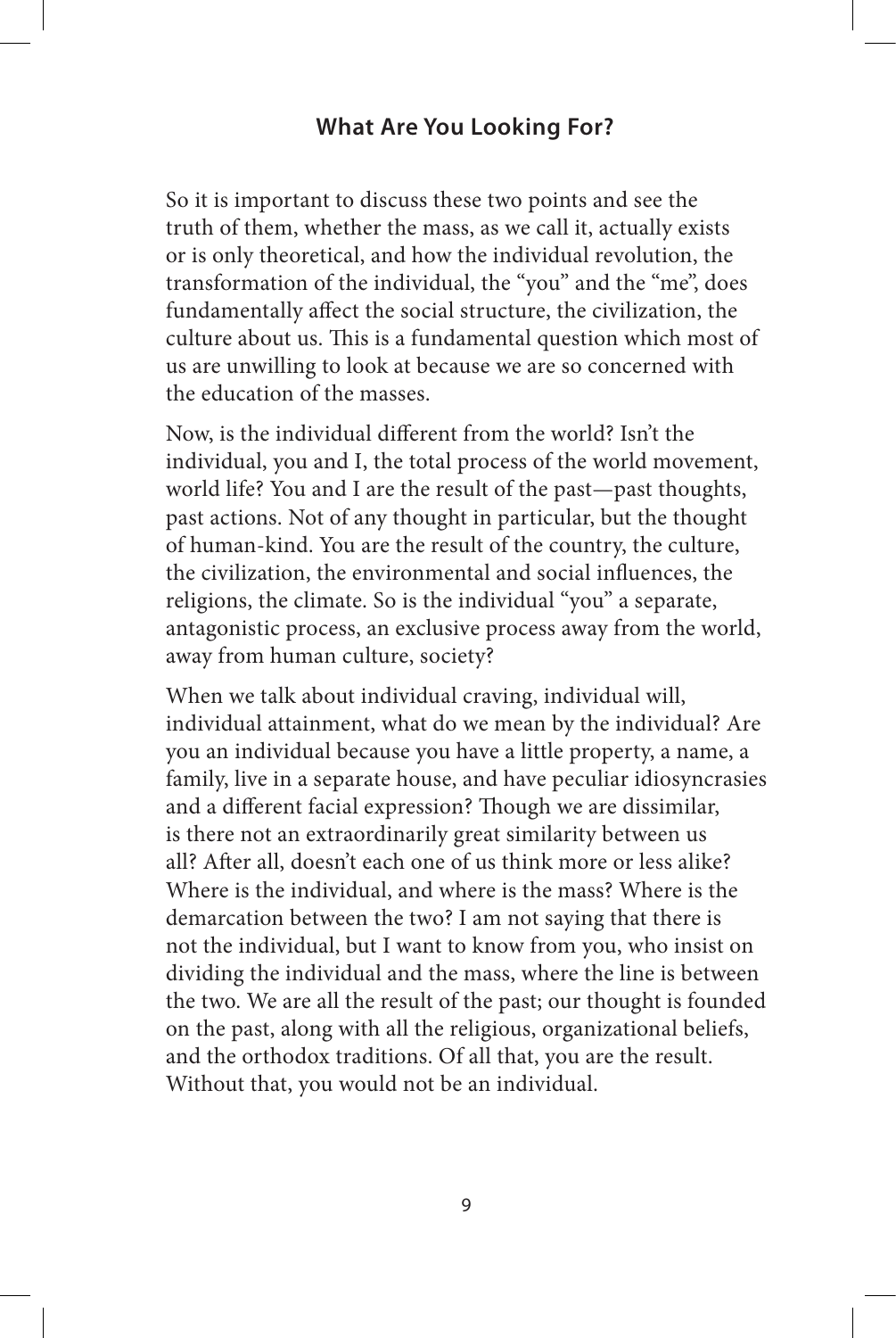Is there an individuality exclusive from the world process, from the community process, from the society, from the world's organizational thoughts, feelings and beliefs? Then your transformation, not verbal but actual revolutionary transformation, will affect the world because you are the product of the world, the environment and society. But if you think you are an exclusive process unrelated to the world, to other people, then such a thought, which is the exclusive thought, will inevitably think, 'If I change, as I have no relationship to the other, I cannot possibly affect the world.' But if you are the product of the environment also, the effect, the result of a deeper process, which is not unrelated to the whole world process, then when you change, obviously you do affect the world.

We are affecting each other all the time, the world, the "you" and the "me" are influencing each other, modifying each other. So, you are not different from me. We have got the same passion, craving, pursuit and emotions. The same. All this exists because of our fear of not being individuals. But we are not individuals. I wish we were—then we would be able to think clearly for ourselves and not be persuaded by politicians, priests, executives, and all the rest, to do what they tell us. If you were an individual, you would not seek a guru. We would throw away all the scum of gurus and wouldn't belong to any organization. But we are not individuals, despite our different faces and physiognomy. Inwardly, we are extraordinarily alike.

Are you and I not the result of each other's influence and relationship? Therefore, you and I exist only together. There is no such thing as isolation. And since you and I influence each other, you and I are not separate. Therefore I cannot exist without you, economically, socially or psychologically. I can be in isolation in an asylum without you, and that is what most of us are trying to do: create a character in isolation, which is a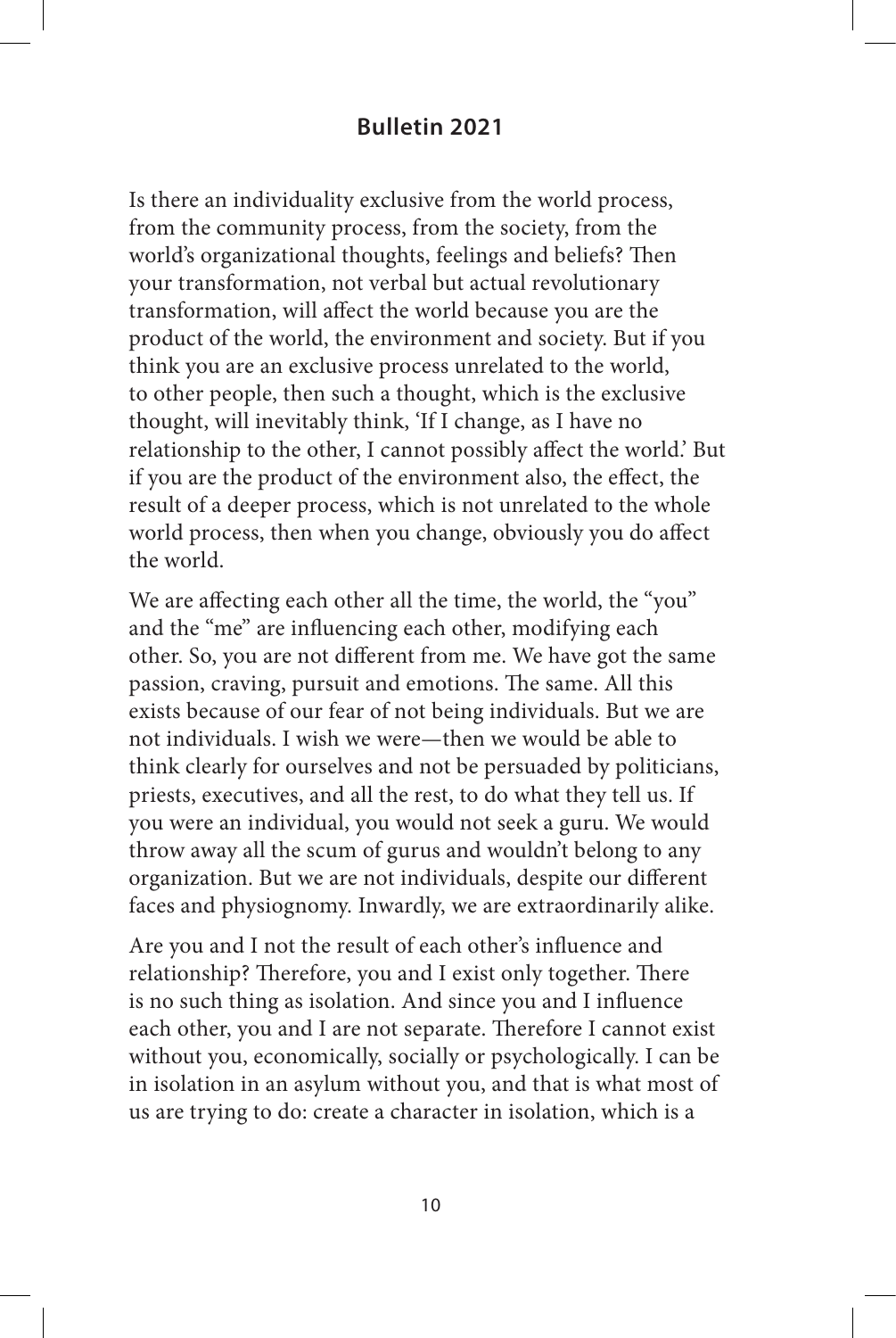kind of asylum. Since you and I are related, since I cannot exist without you and you cannot exist without me, the "you" and the "me" is the whole world. Whether you live in Russia, North America, South America or Japan, you and I are the whole world.

Since we are the product, you and I, of each other's influence and the influence of another, are we individuals? How can we be individuals when we are influencing each other all the time, when I am the product of the past, and you are the product of the past, and the two pasts related in the present, modifying? How can we be individuals? There can only be individuality with aloneness, when you are not influenced by me and I am not influenced by you, psychologically and therefore externally. Until then, we are not individuals. That is why we have to become alone to find truth.

It is a clever invention on the part of the exploiter, on the part of the priest, the politician, the dictator, the ruler, the general, to treat individuals as the mass. It is so much more convenient. We do the same. But there is only you and me in relationship, which creates the society—the "you" and "me" all over the world. We, you and me, are constantly influencing each other. We are modifying each other. The past in conjunction with the present is producing you and me. We cannot dissociate ourselves from the past. We are the past, you and I.

Now, if you and I want to find what is true, must we not dissociate from all influence? I must have food, clothes and shelter; that has certain influences, and its organization has certain effects on me. That is an obvious fact, but when they become psychological, then I am enthralled; I am caught. In freedom only can we discover what is truth.

The past in relation to the present is the "me". There is no "me" without the past, and the "me" is the result of the past in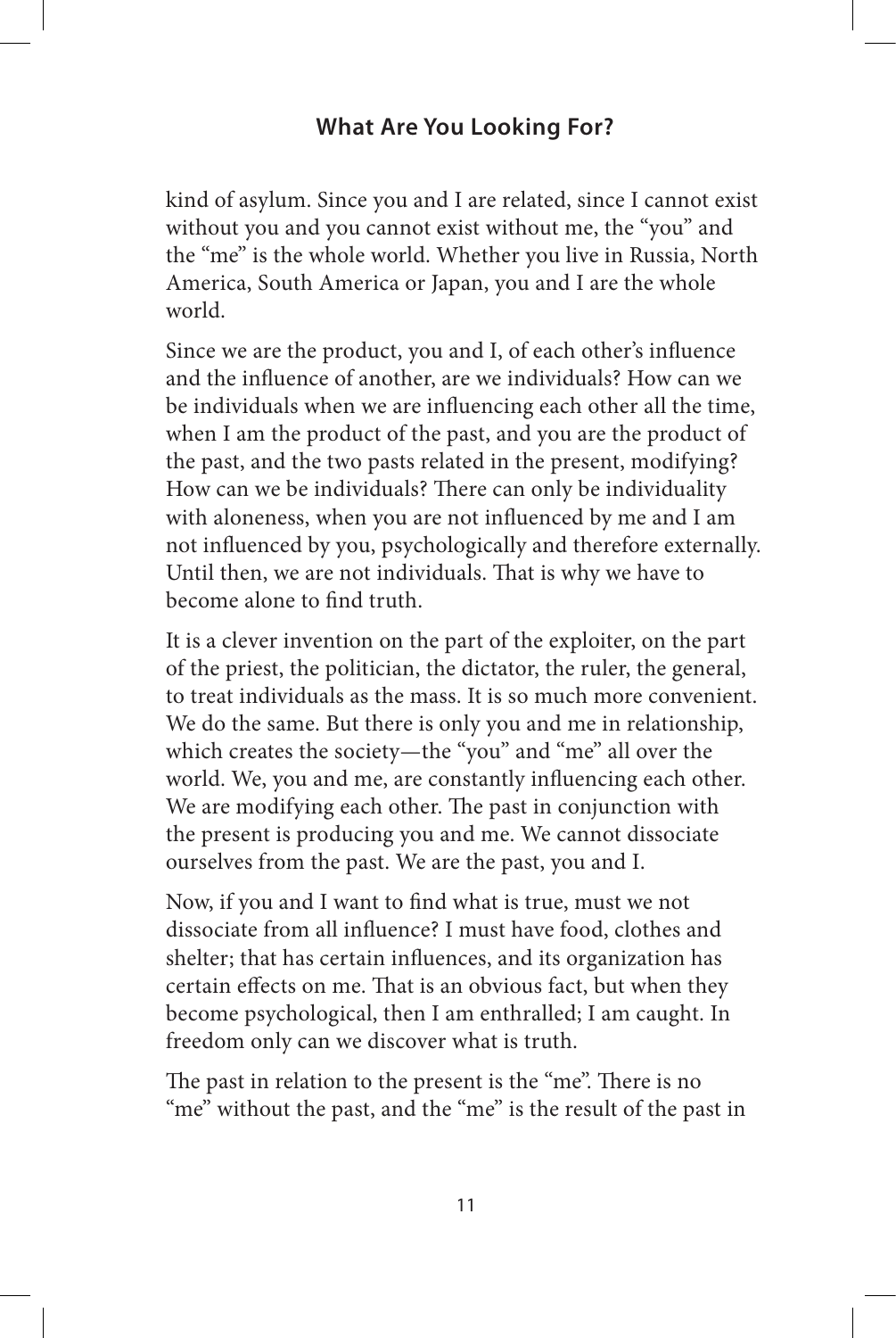conjunction with the present, and you likewise. So if I want to understand truth, reality, God, what you will, mustn't I be free from that past? This means my being alone from the net of influence, whether it is good or bad, free from nationalism and belief, which are all the effects outwardly of what you call the mass. Mustn't you be free, or mustn't the mind be untrammelled by those things you call belief, nationalism and all the rest of it, which are the effects of our relationship to each other and inward fear, and comes into being when you seek security?

Don't you discover anything only when your mind is unoccupied, when it is unburdened? So, if you and I want to discover reality, mustn't you and I be free from the influences which, psychologically, we are constantly creating? Therefore, mustn't you be free from nationalism and class?

So, that is why it is essential to discuss this point very clearly and simply. Because the implications are tremendous. It means throwing over all the traditions, which are mere imitation, and re-examining the whole problem anew. Surely, you can examine the whole problem anew only when the intention to discover the truth is real. But if you are merely satisfied in your occupation, which makes you superior, makes you different, gives you the hereditary title of a Brahmin or an Englishman or a Russian, or an ideologist, then you have no problem. Then you will keep to your titles, your nationalities, your beliefs. But if you want to find truth, surely there must be freedom. Not freedom from relationship—I cannot be free from you; I depend on you for food, clothes, shelter, my physical existence—but freedom to investigate, to find. I cannot be free if psychologically I am bound to you. I am bound to you as long as I am seeking something from you psychologically. And because I am seeking something from you, I create a society that is disintegrating all the time.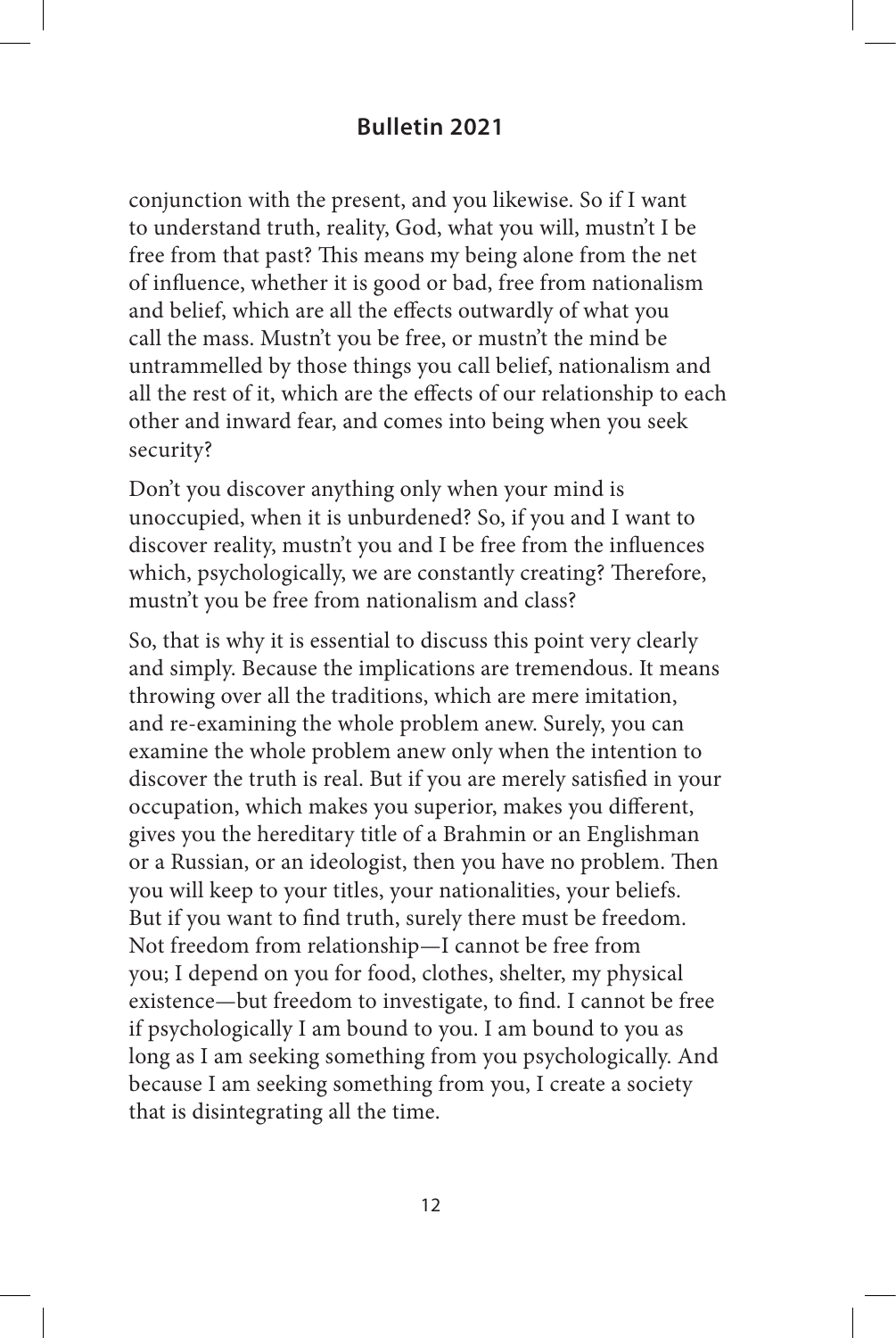Being influenced, being related to you, creates society. That society, which is the environment, again influences my children and me, and we are caught in the environmental influences. So I create a society with you, and then I am caught in it. But to investigate it, to find the truth of it, I must dissociate first. And this dissociation, I call, for the moment, aloneness. Therefore, one who is seeking truth must be free of the influence of society, not of relationship. How can I be free from you? I depend on you for food, clothes and shelter. But, if I am seeking truth, I won't use food, clothes and shelter as a means of selfexpansion.

You and I have to create a new society. You and I, not the labels, are going to create a new culture, a new civilization. Systems have never created new cultures; only you and I can. The world is collapsing, the structure is disintegrating, and so you and I have to create a new culture. You and I are the salt of the earth, and it depends on you and me. That is why we must have a revolution, in you and me, in our thinking. It is a fact that the world is collapsing; it is not rhetorical.

There is no individual, and therefore you and I must become the individual—not the individual who is self-enclosed—to create this revolution in each of us, not tomorrow or the day after, nor in the days to come, but now. This thing must happen now, not tomorrow. And to happen now, you must be free from the influences that make you, that influence you into a pattern of action. You are merely patterns of action, not the actor who thinks clearly and sees and acts. You have to be both the master and the pupil. You have to become the architect as well as the player—you and I. We have done away with all leaders, all organizations. We have to restart the whole thing anew. Therefore, you and I have to become the whole thing, and we can only become the master and the pupil, builder and the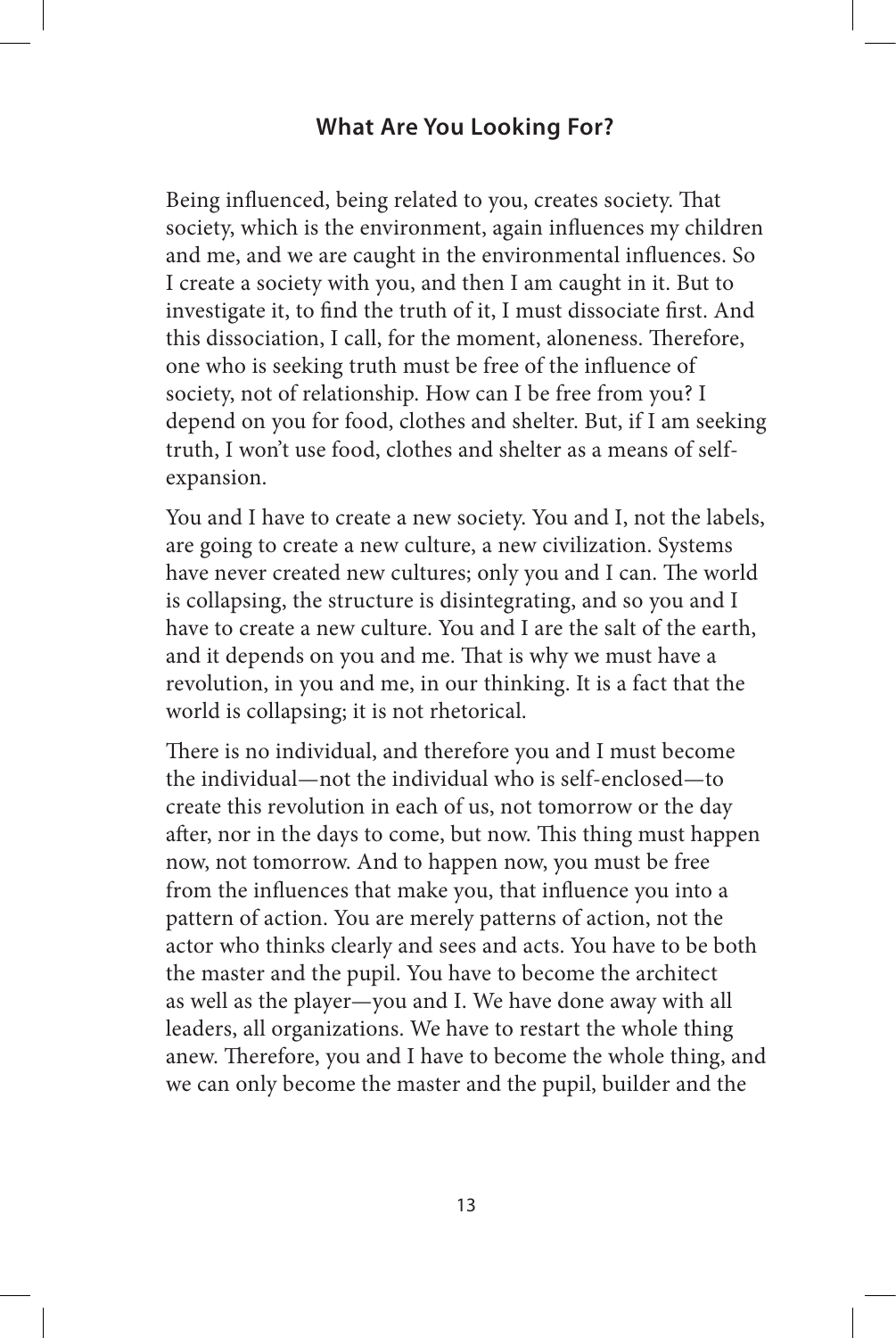architect when there is truth. But truth cannot come into being without freedom, and freedom means clarity.

When you love somebody, there is no individual, no you and me—there is only a state of being. That state of being is active; that state of being is action. And that alone is going to create a new world—not ideas, not plans, not systems. A state of being can only come when there is freedom, freedom from all that is false. And to see the false, there must be the true. You cannot see the false without truth—you can only see what is false when you see what is true.

Question: Why is it that in the balance of nature, there is always death and suffering?

Krishnamurti: Why is it we have killed fifty million whales? Fifty million. And still we are killing whales. We are killing every kind of species. The tigers are coming to an end; the cheetahs, the leopards and the elephants, for their tusks, for their flesh—you know all that. Are we not a much more dangerous animal than the rest of the animals? And you want to know why in nature there is death and suffering.

You see a tiger killing a cow or deer. That is the natural way of life. The moment we interfere, it becomes real cruelty. You have seen baby seals being knocked on the head, and when there is a great protest against it, they say they have to live that way.

So, where shall we start to understand the world about us and the world within us? The world within us is so enormously complex, but we want first to understand the world of nature, which becomes our mania. Perhaps if we could start with ourselves—not to hurt, not to be violent, not to be nationalistic, but to feel for the whole of humanity, then perhaps we shall have a proper relationship between ourselves and nature. Now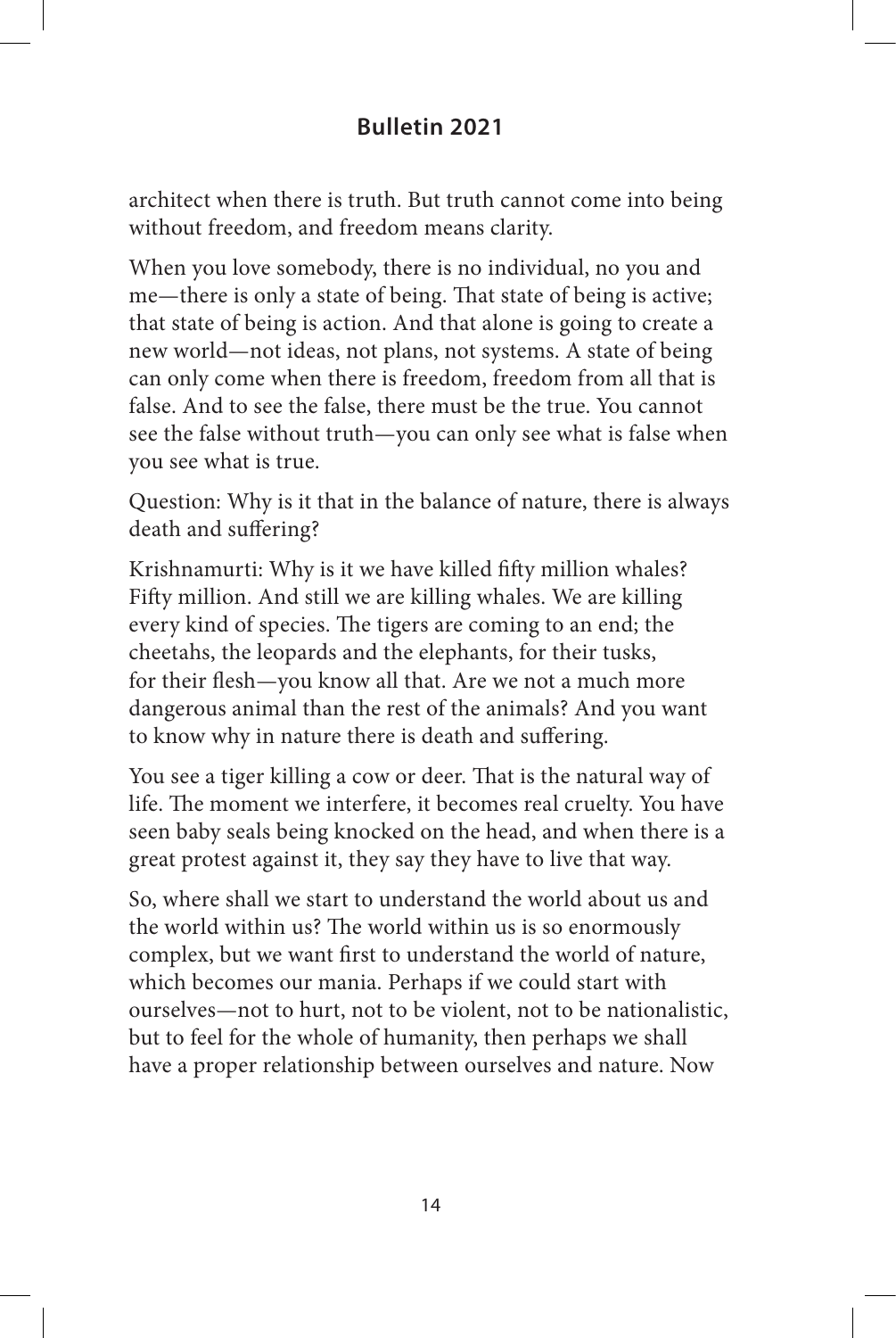we are destroying the earth, the air, the things of the sea. We are the greatest danger to the world.

Question: The whole world of nature is a competition to survive. Is it not innate in humans to struggle for the same reason? And are we not struggling against our basic nature in seeking to change?

Krishnamurti: Don't change. It is very simple. If you want to remain as you are, carry on; nobody is going to prevent you. Religions have tried to civilise humanity, but they haven't succeeded. On the contrary, some religions have killed more people than anybody on earth. We have had two appalling wars, and we have killed millions. And if we carry on this way, not wanting to change, then all right.

Nature struggles to achieve light, like in a forest, for example. And it is a struggle— in nature, the bigger and stronger animals kill the smaller and weaker. The tiger kills the deer; this goes on, part of nature. And the questioner says, if it is an intrinsic part of nature, why should we change at all?

Why do we say it's intrinsic? Why do we say that it is all right in nature and therefore it is all right with us too, so why bother to change? We say it is part of us, part of nature, part of our existence— intrinsically this is what we are. And if that is so, that it is instinct, that it is innate in us—which one questions very deeply—then I cannot change anything. But why do we accept that it is innate in us? Is it my indolence that says, 'For God's sake, leave it all alone'? Is it my sense of exhaustion?

Or, as human beings, we are supposed to be a little more intelligent, a little more reasonable, a little saner, and we are supposed to use our sanity, our intelligence, our experience to live differently. To live differently—perhaps that difference may be total. But we are now being encouraged to remain mediocre,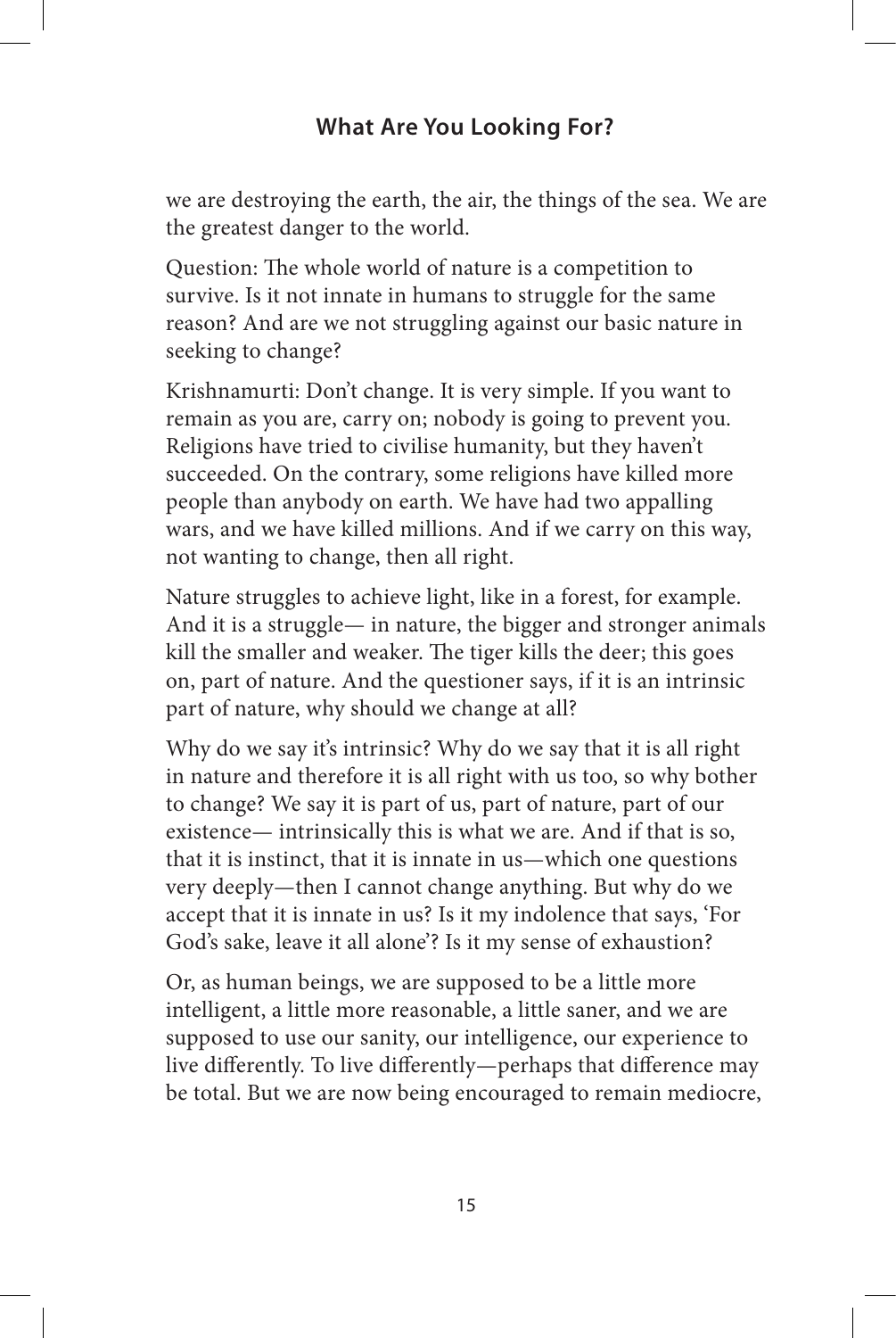through education and all the rest of it. So is it mediocrity that is fighting us, that we hold onto and say, 'We are slowly moving, it's all right'? We are slowly moving towards the precipice!

Begin to question the whole process of our existence, using common sense, logic, reason, awareness, intuition. One questions intuition because it may be one's wish-fulfilment, calling it instinct or intuition. One has to use logic in all this, not just say, 'But it is innate.'

J. Krishnamurti

©Krishnamurti Foundation of America & Krishnamurti Foundation Trust Ltd

The Krishnamurti Foundation of America and the Krishnamurti Foundation Trust Ltd are currently developing a revised and expanded edition of the book previously known as *Social Responsibility*. This selection of unpublished material will be printed in this new edition as Chapter 6: On Our Relationship to Nature and the Environment.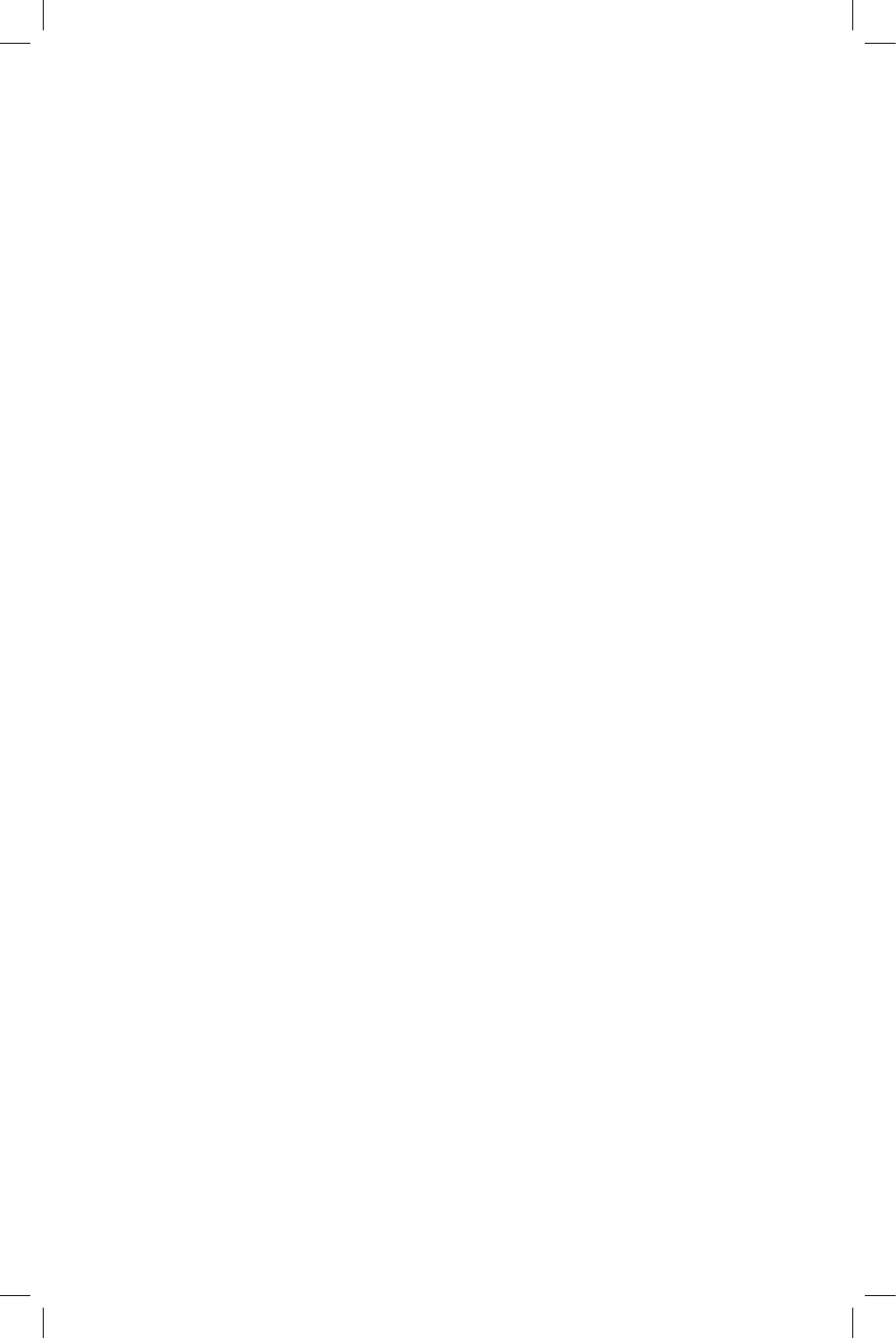

**Now available at the KFA Bookstore:** store.kfa.org/looking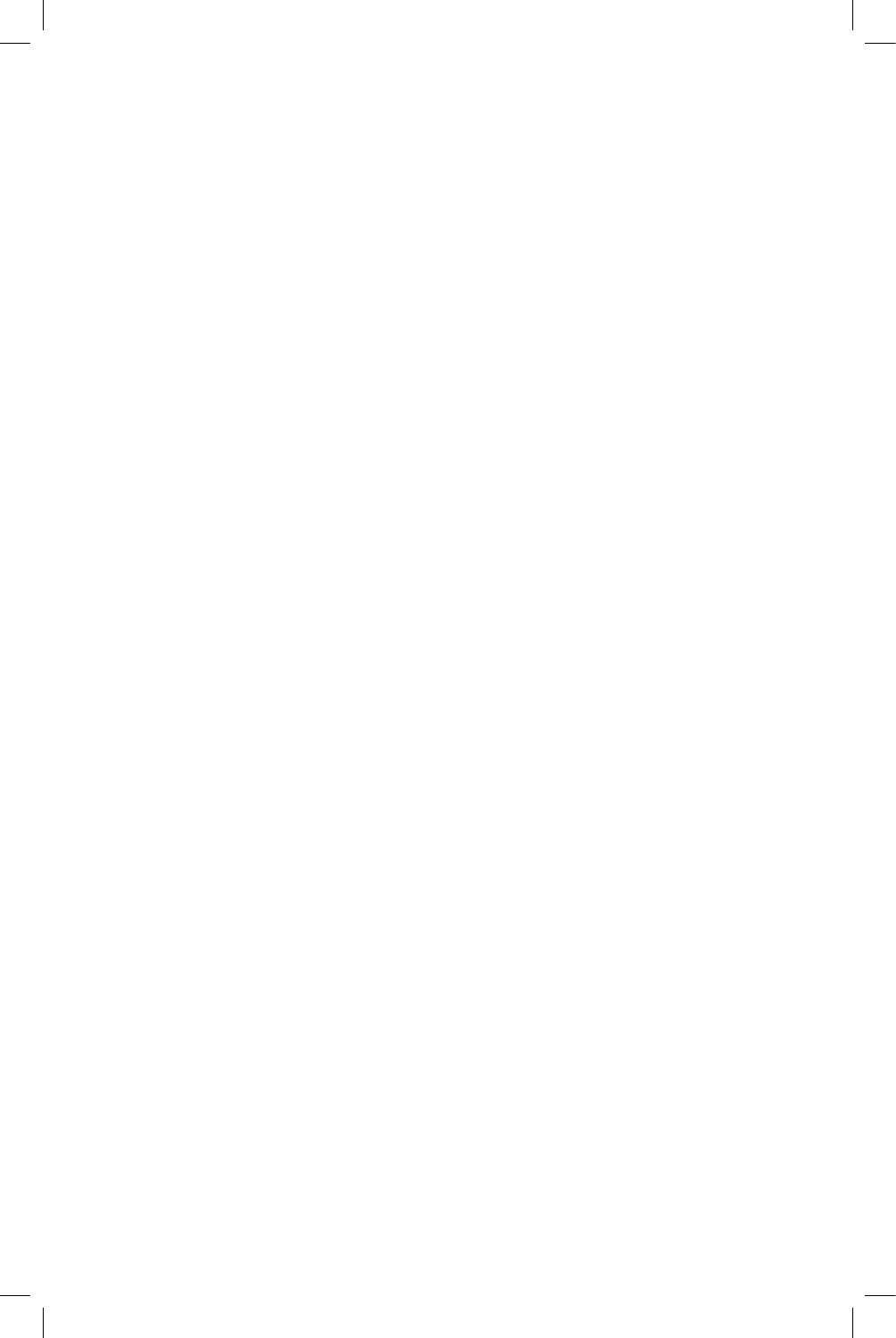Dear Reader,

The Krishnamurti Foundation of America is a non-profit charitable trust whose mission is to preserve and disseminate the work of J. Krishnamurti. His mission, in his own words, was to "set men absolutely, unconditionally free." For sixty-five years he offered, in his talks and writings, an exploration into the nature of the self and the nature of truth that was bound by no cultural, theological, or racial limitations. It remains the mission of the organization to make these teachings accessible.

Krishnamurti's message is more important today than at any other time in history. Psychological time, manifested as separative belief, desire, and fear, is as prevalent in today's world as it was throughout the whole of human history. And it may be that one feels isolated and ineffectual in one's little corner of the world, 'working on ourselves,' while chaos and violence explodes around us and around the globe. Listening and pure observation, as taught by Krishnamurti, are not a retreat, but an advance into freedom. They are not the end, but the beginning of action.

> "Self-knowledge is the beginning of wisdom. Without self-knowledge, there can be no wisdom."

> > *— J. Krishnamurti*

Thank you for your donation, it enables this work to go on.

*The KFA staff*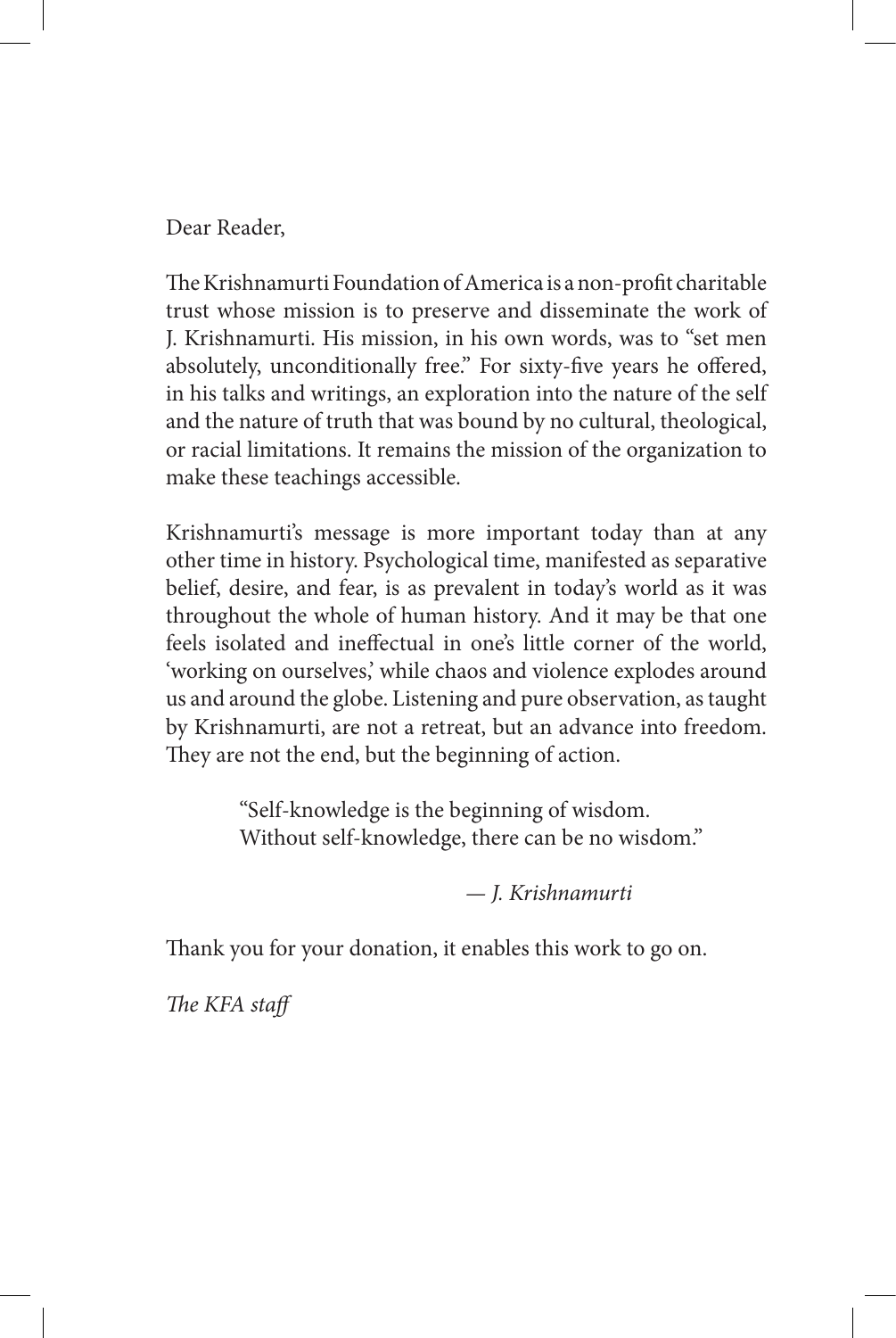#### **FOUNDATIONS**

**Krishnamurti Foundation of America**: Ojai, USA +1 805 646 2726 | info@kfa.org | kfa.org

**Krishnamurti Foundation Trust**: Brockwood Park, UK +44 1962 771 525 | info@kfoundation.org | kfoundation.org

**Krishnamurti Foundation India**: Chennai, India +91 44 2493 7803 | info@kfionline.org | kfionline.org

**Krishnamurti Foundation Latinoamericana**: Spain +34 966 460 530 | info@fkla.org | fkla.org

#### **SCHOOLS**

**Oak Grove School**: Ojai, USA +1 805 646 8236 | info@oakgroveschool.org | oakgroveschool.org

**Brockwood Park School**: Brockwood Park, UK +44 1962 771 744 | admin@brockwood.org.uk | brockwood.org.uk

**Rishi Valley Education Centre:** Rishi Valley, India +91 (0)8571 280 622 | office@rishivalley.org | rishivalley.org

**Rajghat Education Centre:** Varanasi, India +91 (0)542 244 0336 & 244 1536 | rbskfi@gmail.com

**Rajghat Besant School:** Varanasi, India +91 (0)542 244 0336 | rbskfi@gmail.com | rajghatbesantschool.org

**The Valley School:** Bangalore, India +91 (0)80 284 35241/2/3 | office@thevalleyschool.info | thevalleyschool.info

**The School-KFI**: Chennai, India +91 (0)44 491 5845 | theschool.kfi.chennai@gmail.com | theschoolkfi.org

**Sahyadri School**: Pune, India +91 (0)2135 325 582 | sahyadrischool@vsnl.net | sahyadrischool.org